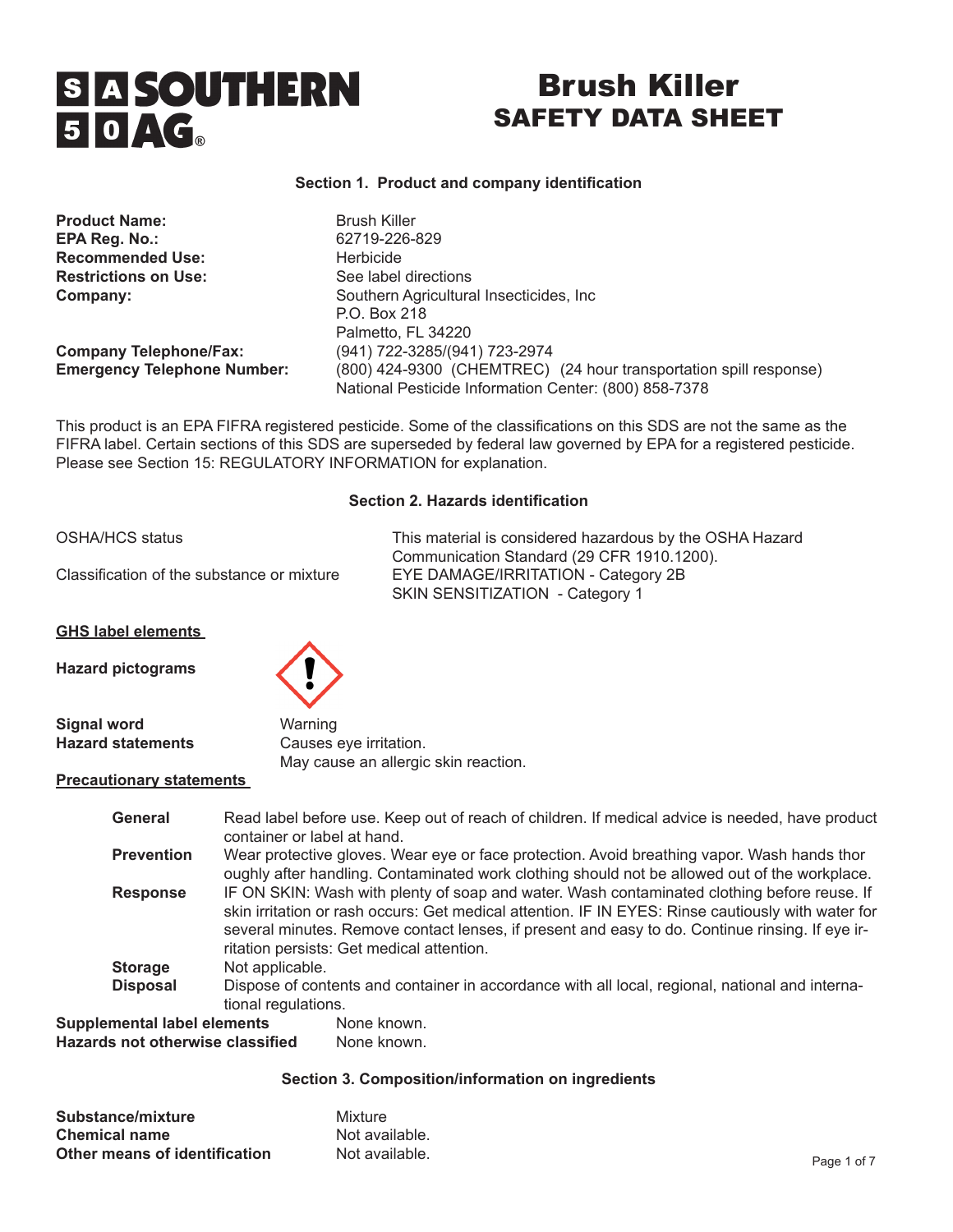| Ingredient name                                            |     | <b>CAS number</b> |
|------------------------------------------------------------|-----|-------------------|
| [(3,5,6-trichloro-2-pyridyl)oxy]acetic acid, compound with | 8.8 | 57213-69-1        |
| triethylamine $(1:1)$                                      |     |                   |

There are no additional ingredients present which, within the current knowledge of the supplier and in the concentrations applicable, are classified as hazardous to health or the environment and hence require reporting in this section.

Occupational exposure limits, if available, are listed in Section 8.

#### **Section 4. First aid measures**

#### **Description of necessary first aid measures**

- **Eye contact** Immediately flush eyes with plenty of water, occasionally lifting the upper and lower eyelids. Check for and remove any contact lenses. Continue to rinse for at least 10 minutes. If irritation persists, get medical attention.
- **Inhalation** Remove victim to fresh air and keep at rest in a position comfortable for breathing. If not breathing, if breathing is irregular or if respiratory arrest occurs, provide artificial respiration or oxygen by trained personnel. Get medical attention if adverse health effects persist or are severe. If unconscious, place in recovery position and get medical attention immediately. Maintain an open airway.
- **Skin contact** Wash with plenty of soap and water. Remove contaminated clothing and shoes. Wash contaminated clothing thoroughly with water before removing it, or wear gloves. Continue to rinse for at least 10 minutes. Get medical attention. In the event of any complaints or symptoms, avoid further exposure. Wash clothing before reuse. Clean shoes thoroughly before reuse. **Ingestion** Wash out mouth with water. If material has been swallowed and the exposed person is con
	- scious, give small quantities of water to drink. Do not induce vomiting unless directed to do so by medical personnel. Get medical attention if adverse health effects persist or are severe. Never give anything by mouth to an unconscious person.

#### **Most important symptoms/effects, acute and delayed**

#### **Potential acute health effects**

| Eye contact       | Causes eye irritation.                            |
|-------------------|---------------------------------------------------|
| <b>Inhalation</b> | No known significant effects or critical hazards. |
| Skin contact      | May cause an allergic skin reaction.              |
| Ingestion         | May be irritating to mouth, throat and stomach.   |

#### **Over-exposure signs/symptoms**

| Eye contact         | Adverse symptoms may include the following: |
|---------------------|---------------------------------------------|
|                     | irritation                                  |
|                     | watering                                    |
|                     | redness                                     |
| Inhalation          | No specific data.                           |
| <b>Skin contact</b> | Adverse symptoms may include the following: |
|                     | irritation                                  |
|                     | redness                                     |
| <b>Ingestion</b>    | No specific data.                           |
|                     |                                             |

#### **Indication of immediate medical attention and special treatment needed, if necessary**

**Notes to physician** Treat symptomatically. Contact poison treatment specialist immediately if large quantities have been ingested or inhaled. **Specific treatments** No specific treatment.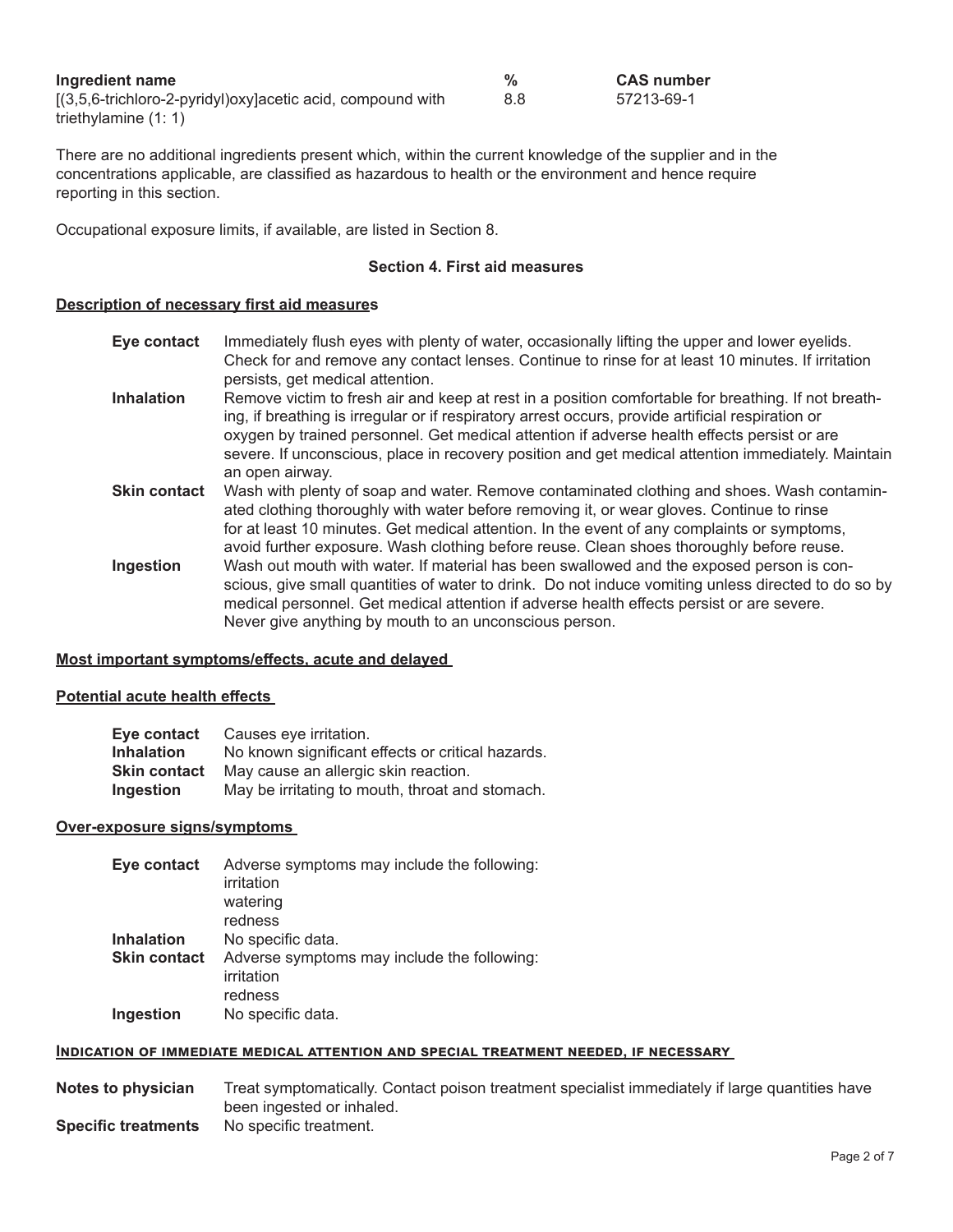**Protection of first-aiders** No action shall be taken involving any personal risk or without suitable training. Wash contaminated clothing thoroughly with water before removing it, or wear gloves.

**See toxicological information (Section 11)**

#### **Section 5. Fire-fighting measures**

#### **Extinguishing media**

| Suitable extinguishing media<br>Unsuitable extinguishing media | Use an extinguishing agent suitable for the surrounding fire.<br>None known.                                                                                                                      |
|----------------------------------------------------------------|---------------------------------------------------------------------------------------------------------------------------------------------------------------------------------------------------|
| Specific hazards arising from the<br>chemical                  | In a fire or if heated, a pressure increase will occur and the container<br>may burst.                                                                                                            |
| <b>Hazardous thermal</b><br>decomposition products             | No specific data.                                                                                                                                                                                 |
| Special protective actions for fire-<br>fighters               | Promptly isolate the scene by removing all persons from the vicinity<br>of the incident if there is a fire. No action shall be taken involving any<br>personal risk or without suitable training. |
| Special protective equipment for<br>fire-fighters              | Fire-fighters should wear appropriate protective equipment and self-<br>contained breathing apparatus (SCBA) with a II face-piece operated<br>in positive pressure mode.                          |

#### **Section 6. Accidental release measures**

#### **Personal precautions, protective equipment and emergency procedures**

| For non-emergency personnel      | No action shall be taken involving any personal risk or without<br>suitable training. Evacuate surrounding areas. Keep unnecessary and<br>unprotected personnel from entering. Do not touch or walk through<br>spilled material. A void breathing vapor or mist. Provide adequate<br>ventilation. Wear appropriate respirator when ventilation is<br>inadequate. Put on appropriate personal protective equipment. |
|----------------------------------|--------------------------------------------------------------------------------------------------------------------------------------------------------------------------------------------------------------------------------------------------------------------------------------------------------------------------------------------------------------------------------------------------------------------|
| For emergency responders         | If specialised clothing is required to deal with the spillage, take note of<br>any information in Section 8 on suitable and unsuitable materials. See<br>also the information in "For non-emergency personnel".                                                                                                                                                                                                    |
| <b>Environmental precautions</b> | Avoid dispersal of spilled material and runoff a d contact with soil,<br>waterways, drains and sewers. Inform the relevant authorities if the<br>product has caused environmental pollution (sewers, waterways, soil<br>or air).                                                                                                                                                                                   |

#### **Methods and materials for containment and cleaning up**

| <b>Spill</b>                         | Stop leak if without risk. Move containers fro spill area. Approach<br>release from upwind. Prevent entry into sewers water courses,<br>basements or confined areas. Wash spillages in 0 an effluent treatment<br>plant or proceed as follows. Contain and collect spillage with non-<br>combustible, absorbent material e.g. sand, earth, vermiculite or<br>diatomaceous earth and place in container for disposal according to<br>local regulations (see Section 13). Dispose of via a licensed waste<br>disposal contractor. Contaminated absorbent material may pose the<br>same hazard as the spilled product. Note: see Section 1 for emergency<br>contact information and Section 13 for waste disposal. |
|--------------------------------------|-----------------------------------------------------------------------------------------------------------------------------------------------------------------------------------------------------------------------------------------------------------------------------------------------------------------------------------------------------------------------------------------------------------------------------------------------------------------------------------------------------------------------------------------------------------------------------------------------------------------------------------------------------------------------------------------------------------------|
| <b>Precautions for safe handling</b> | Section 7. Handling and storage                                                                                                                                                                                                                                                                                                                                                                                                                                                                                                                                                                                                                                                                                 |
| <b>Protective measures</b>           | Put on appropriate personal protective equipment (see Section 8).<br>Persons with a history of skin sensitization problems should not be                                                                                                                                                                                                                                                                                                                                                                                                                                                                                                                                                                        |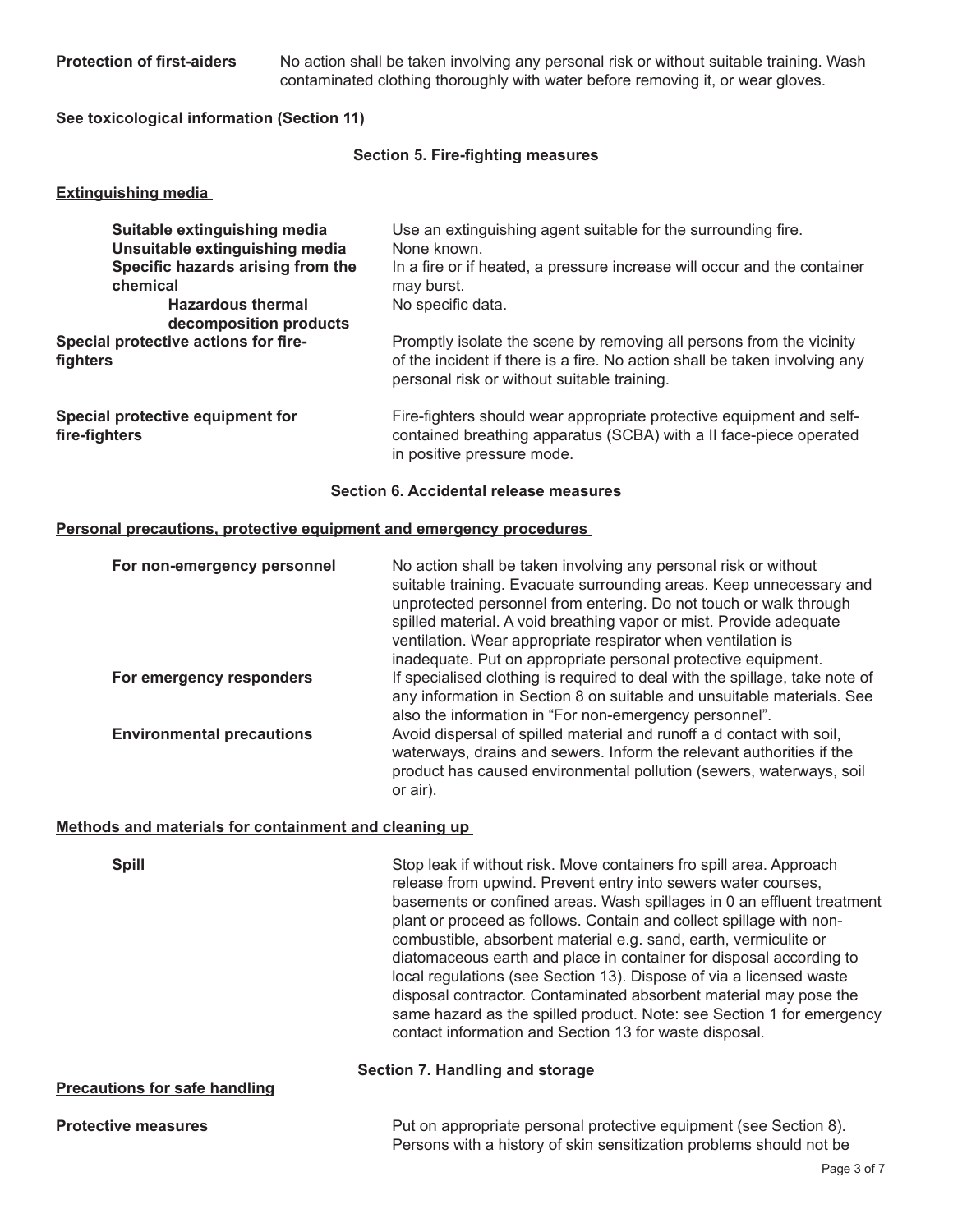employed in any process in which this product is used. Do not get in eyes or on skin or clothing. Do not ingest. Avoid breathing vapor or mist. Keep in the original container or an approved alternative made from a compatible material, kept tightly closed when not in use. Empty containers retain product residue and can be hazardous. Do not reuse container.

**Advice on general occupational** Eating, drinking and smoking should be prohibited in areas where this **hygiene hygiene material is handled, stored and processed. Workers should wash hands** and face before eating, drinking and smoking. Remove contaminated clothing and protective equipment before entering eating areas. See also Section 8 for additional information on hygiene measures. **Conditions for safe storage, Store in accordance with local regulations. Store in original container including any incompatibilities protected from direct sunlight in a dry, cool and well-ventilated area,** away from incompatible materials (see Section 10) and food and drink. Keep container tightly closed and sealed until ready for use. Containers that have been opened must be carefully resealed and kept upright to prevent leakage. Do not store in unlabeled containers. Use appropriate containment to avoid environmental contamination.

#### **Section 8. Exposure controls/personal protection**

| <b>Occupational exposure limits</b>       |                                                                                                                                                                                                                                                                                                                                                                                                                                                                                                                                                                                                                            |
|-------------------------------------------|----------------------------------------------------------------------------------------------------------------------------------------------------------------------------------------------------------------------------------------------------------------------------------------------------------------------------------------------------------------------------------------------------------------------------------------------------------------------------------------------------------------------------------------------------------------------------------------------------------------------------|
| None.<br>Appropriate engineering controls | Good general ventilation should be sufficient to control worker<br>exposure to airborne contaminants.                                                                                                                                                                                                                                                                                                                                                                                                                                                                                                                      |
| <b>Environmental exposure controls</b>    | Emissions from ventilation or work process equipment should be<br>checked to ensure they comply with the requirements of<br>environmental protection legislation. In some cases, fume scrubbers,<br>filters or engineering modifications to the process equipment will be<br>necessary to reduce emissions to acceptable levels.                                                                                                                                                                                                                                                                                           |
| <b>Individual protection measures</b>     |                                                                                                                                                                                                                                                                                                                                                                                                                                                                                                                                                                                                                            |
| <b>Hygiene measures</b>                   | Wash hands, forearms and face thoroughly after handling chemical<br>products, before eating, smoking and using the lavatory and at the end<br>of the working period. Appropriate techniques should be used to<br>remove potentially contaminated clothing. Contaminated work<br>clothing should not be allowed out of the workplace. Wash<br>contaminated clothing before reusing. Ensure that eyewash stations<br>and safety showers are close to the workstation location.                                                                                                                                               |
| <b>Eye/face protection</b>                | Protective eyewear is not required, but may be used in situations were<br>contact is expected.                                                                                                                                                                                                                                                                                                                                                                                                                                                                                                                             |
| <b>Skin protection</b>                    |                                                                                                                                                                                                                                                                                                                                                                                                                                                                                                                                                                                                                            |
| <b>Hand protection</b>                    | Chemical-resistant, impervious gloves complying with an approved<br>standard should be worn at all times when handling chemical products<br>if a risk assessment indicates this is necessary. Considering the<br>parameters specified by the glove manufacturer, check during use that<br>the gloves are still retaining their protective properties. It should be<br>noted that the time to breakthrough for any glove material may be<br>different for different glove manufacturers. In the case of mixtures,<br>consisting of several substances, the protection time of the gloves<br>cannot be accurately estimated. |
| <b>Body protection</b>                    | Wear long-sleeved shirt, long pants, shoes with socks., Remove and<br>wash contaminated clothing before reuse.                                                                                                                                                                                                                                                                                                                                                                                                                                                                                                             |
| Other skin protection                     | Appropriate footwear and any additional skin protection measures<br>should be selected based on the task being performed and the risks<br>involved and should be approved by a specialist before handling this<br>product.                                                                                                                                                                                                                                                                                                                                                                                                 |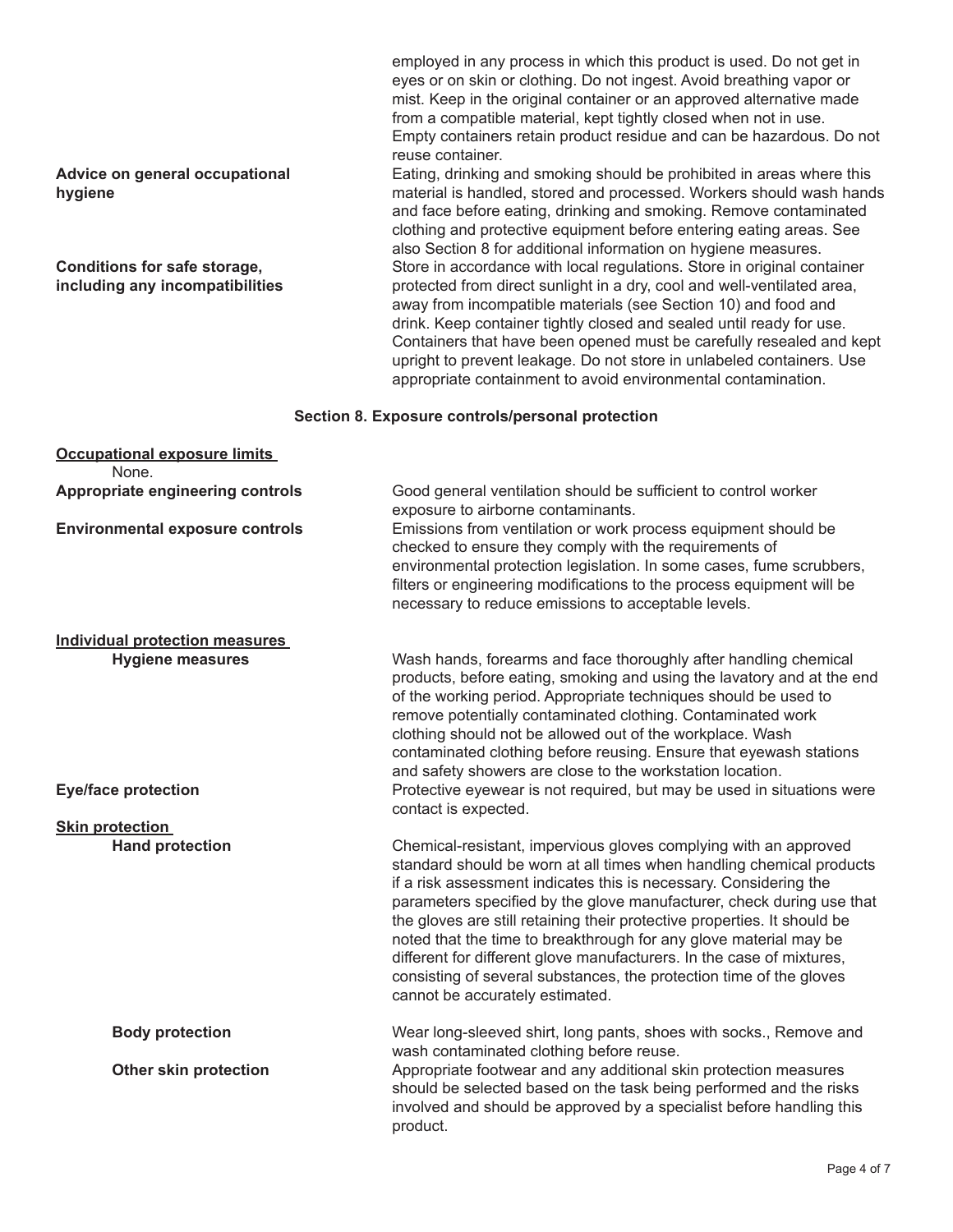**Respiratory protection** Use a properly fitted, air-purifying or air-fed respirator complying with an approved standard if a risk assessment indicates this is necessary. Respirator selection must be based on known or anticipated exposure levels, the hazards of the product and the safe working limits of the selected respirator.

#### **Section 9. Physical and chemical properties**

| <b>Appearance</b>                |                                                   |
|----------------------------------|---------------------------------------------------|
| <b>Physical state</b>            | liquid [Clear liquid] Clear                       |
| Color                            | None                                              |
| Odor                             | None                                              |
| Odor threshold                   | Not available.                                    |
| рH                               | 9.5                                               |
| <b>Melting point</b>             | Not available.                                    |
| <b>Boiling point</b>             | Not available.                                    |
| <b>Flash point</b>               | Not available.                                    |
| <b>Evaporation rate</b>          | Not available.                                    |
| <b>Flammability (solid, gas)</b> | Not available.                                    |
| Lower and upper explosive        | Lower: Not available. Upper: Not available.       |
| (flammable) limits               |                                                   |
| Vapor pressure                   | Not available.                                    |
| <b>Vapor density</b>             | Not available.                                    |
| <b>Relative density</b>          | 1.02                                              |
| <b>Solubility</b>                | Not available.                                    |
| <b>Partition coefficient: n-</b> | Not available.                                    |
| octanol/water                    | Not available.                                    |
| <b>Auto-ignition temperature</b> | Not available.                                    |
| <b>Decomposition temperature</b> | Not available.                                    |
| <b>Viscosity</b>                 | Dynamic: Not available. Kinematic: Not available. |
|                                  |                                                   |

#### **Section 10. Stability and reactivity**

| <b>Reactivity</b>                                                                                  | No specific test data related to reactivity available for this product or its ingredients.                                                        |
|----------------------------------------------------------------------------------------------------|---------------------------------------------------------------------------------------------------------------------------------------------------|
| <b>Chemical stability</b>                                                                          | The product is stable.                                                                                                                            |
| <b>Possibility of hazardous</b><br>reactions                                                       | Under normal conditions of storage and use, hazardous reactions will not occur.                                                                   |
| <b>Conditions to avoid</b><br>Incompatible materials<br><b>Hazardous decomposition</b><br>products | No specific data.<br>No specific data.<br>Under normal conditions of storage and use, hazardous decomposition products should<br>not be produced. |
|                                                                                                    |                                                                                                                                                   |

#### **Section 11. Toxicological information**  $\sim$

| Information on toxicological effects |                                                  |                |                 |                 |
|--------------------------------------|--------------------------------------------------|----------------|-----------------|-----------------|
| <b>Acute toxicity</b>                |                                                  |                |                 |                 |
| Product/ingredient name              | <b>Result</b>                                    | <b>Species</b> | <b>Dose</b>     | <b>Exposure</b> |
|                                      | LD50 Oral                                        | Rat            | $> 5,000$ mg/kg | ٠               |
|                                      | LC50 Inhalation                                  | Rat            | $> 5$ mg/l      | 4h              |
|                                      | LD50 Dermal                                      | Rat            | $> 5,000$ mg/kg | ٠               |
| Conclusion/Summary                   | No known cianificant offects or critical hazards |                |                 |                 |

Conclusion/Summary No known significant effects or critical hazards.

| <b>Irritation/Corrosion</b><br><b>Product/ingredient name</b> | <b>Result</b><br>Eyes -<br>Redness of<br>the<br>conjunctivae | <b>Species</b><br>Rabbit | 2.0 | <b>Score Exposure</b><br>$\overline{\phantom{a}}$ | <b>Observation</b> |             |
|---------------------------------------------------------------|--------------------------------------------------------------|--------------------------|-----|---------------------------------------------------|--------------------|-------------|
|                                                               | Skin -<br>Erythema/Es<br>char                                | Rabbit                   | 1.0 | ٠                                                 |                    | Page 5 of 7 |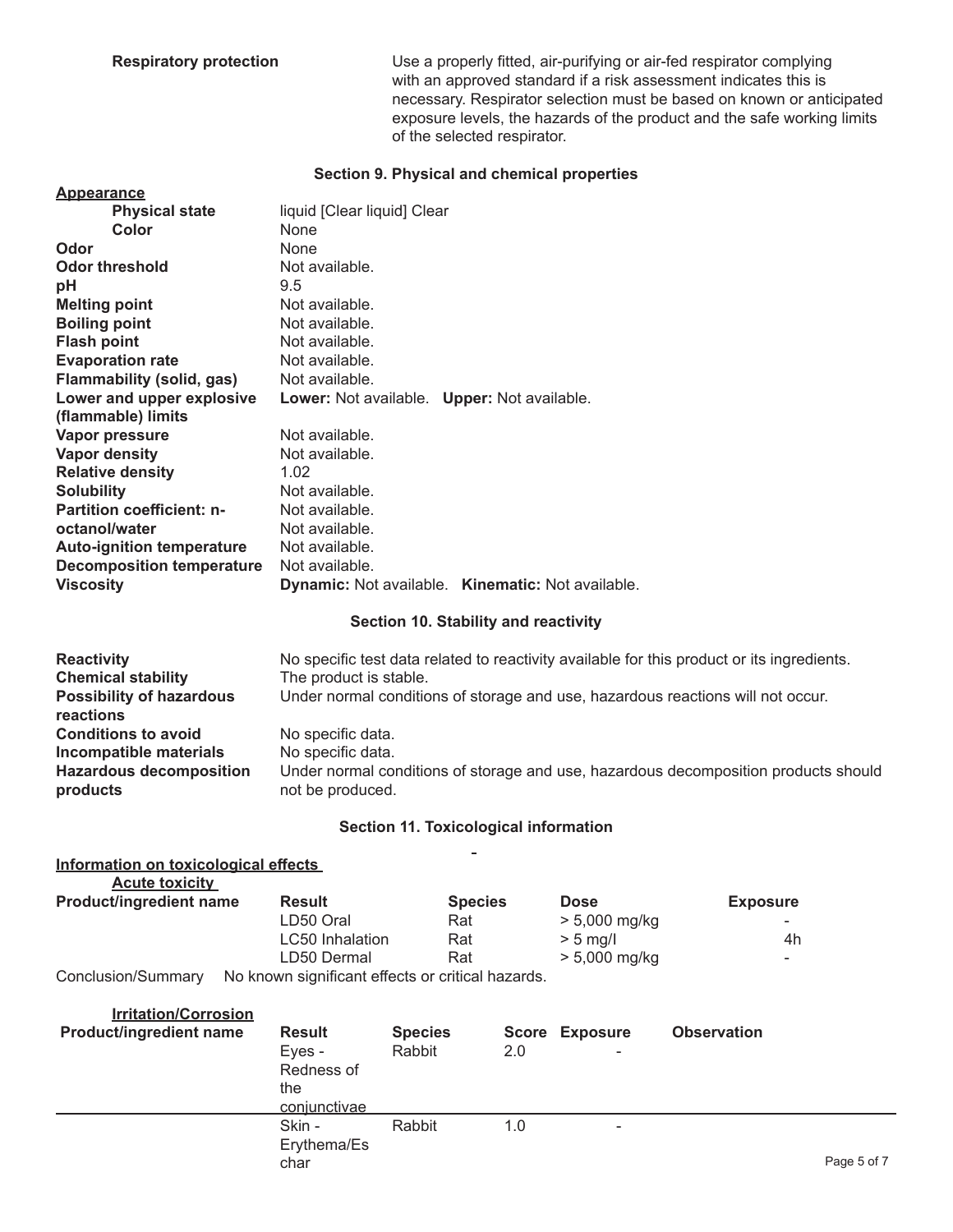| <b>Conclusion/Summary</b><br><b>Skin</b><br><b>Eyes</b><br><b>Respiratory</b>   | May cause skin irritation.<br>Causes eye irritation<br>No results available. |                                           |                                                                                                                                                                                                                                                                                                                                                                                                                                                                                                         |  |
|---------------------------------------------------------------------------------|------------------------------------------------------------------------------|-------------------------------------------|---------------------------------------------------------------------------------------------------------------------------------------------------------------------------------------------------------------------------------------------------------------------------------------------------------------------------------------------------------------------------------------------------------------------------------------------------------------------------------------------------------|--|
| <b>Sensitizing</b><br><b>Product/ingredient name</b>                            | <b>Route of exposure</b><br>Skin                                             | <b>Species</b><br>Guinea pig              | <b>Result</b><br>Sensitizing                                                                                                                                                                                                                                                                                                                                                                                                                                                                            |  |
| <b>Conclusion/Summary</b><br>Skin<br>Respiratory                                | May cause skin sensitization.<br>No results available.                       |                                           |                                                                                                                                                                                                                                                                                                                                                                                                                                                                                                         |  |
| <b>Mutagenicity</b>                                                             | Conclusion/Summary No known significant effects or critical hazards.         |                                           |                                                                                                                                                                                                                                                                                                                                                                                                                                                                                                         |  |
| Carcinogenicity                                                                 | Conclusion/Summary No known significant effects or critical hazards.         |                                           |                                                                                                                                                                                                                                                                                                                                                                                                                                                                                                         |  |
| <b>Reproductive toxicity</b>                                                    | Conclusion/Summary No known significant effects or critical hazards.         |                                           |                                                                                                                                                                                                                                                                                                                                                                                                                                                                                                         |  |
| <b>Teratogenicity</b>                                                           |                                                                              |                                           |                                                                                                                                                                                                                                                                                                                                                                                                                                                                                                         |  |
| Specific target organ toxicity (single exposure)                                | Conclusion/Summary No known significant effects or critical hazards.         |                                           |                                                                                                                                                                                                                                                                                                                                                                                                                                                                                                         |  |
| Not available.<br>Specific target organ toxicity (repeated exposure)            |                                                                              |                                           |                                                                                                                                                                                                                                                                                                                                                                                                                                                                                                         |  |
| Not available.<br><b>Aspiration hazard</b>                                      |                                                                              |                                           |                                                                                                                                                                                                                                                                                                                                                                                                                                                                                                         |  |
| Not available.<br>Information on the likely routes of                           | Not available                                                                |                                           |                                                                                                                                                                                                                                                                                                                                                                                                                                                                                                         |  |
| exposure                                                                        |                                                                              |                                           |                                                                                                                                                                                                                                                                                                                                                                                                                                                                                                         |  |
| <b>Potential chronic health effects</b><br><b>Conclusion/Summary</b><br>General |                                                                              |                                           | No known significant effects or critical hazards.<br>Once sensitized, a severe allergic reaction may occur when subsequently                                                                                                                                                                                                                                                                                                                                                                            |  |
| Carcinogenicity                                                                 | exposed to very low levels.                                                  |                                           | No known significant effects or critical hazards.                                                                                                                                                                                                                                                                                                                                                                                                                                                       |  |
| <b>Mutagenicity</b><br><b>Teratogenicity</b>                                    |                                                                              |                                           | No known significant effects or critical hazards.<br>No known significant effects or critical hazards.                                                                                                                                                                                                                                                                                                                                                                                                  |  |
| <b>Developmental effects</b><br><b>Fertility effects</b>                        |                                                                              |                                           | No known significant effects or critical hazards.<br>No known significant effects or critical hazards.                                                                                                                                                                                                                                                                                                                                                                                                  |  |
|                                                                                 |                                                                              | <b>Section 12. Ecological information</b> |                                                                                                                                                                                                                                                                                                                                                                                                                                                                                                         |  |
| <b>Toxicity</b>                                                                 | Not available.                                                               |                                           |                                                                                                                                                                                                                                                                                                                                                                                                                                                                                                         |  |
| <b>Conclusion/Summary</b><br>Persistence and degradability                      |                                                                              |                                           |                                                                                                                                                                                                                                                                                                                                                                                                                                                                                                         |  |
| <b>Conclusion/Summary</b><br><b>Mobility in soil</b>                            |                                                                              |                                           | No known significant effects or critical hazards.                                                                                                                                                                                                                                                                                                                                                                                                                                                       |  |
| (KOC)                                                                           | Soil/water partition coefficient Not available.                              |                                           |                                                                                                                                                                                                                                                                                                                                                                                                                                                                                                         |  |
| Other adverse effects                                                           |                                                                              |                                           | No known significant effects or critical hazards.                                                                                                                                                                                                                                                                                                                                                                                                                                                       |  |
| <b>Section 13. Disposal considerations</b>                                      |                                                                              |                                           |                                                                                                                                                                                                                                                                                                                                                                                                                                                                                                         |  |
| <b>Disposal methods</b>                                                         |                                                                              |                                           | The generation of waste should be avoided or minimized wherever possible.<br>Disposal of this product, solutions and any by-products should at all times comply<br>with the requirements of environmental protection and waste disposal legisla-<br>tion and any regional local authority requirements. Dispose of surplus and non-<br>recyclable products via a licensed waste disposal contractor. Waste should<br>not be disposed of untreated to the sewer unless fully compliant with the require- |  |

ments of all authorities with jurisdiction. Waste packaging should be recycled. Incineration or landfill should only be considered when recycling is not feasible.